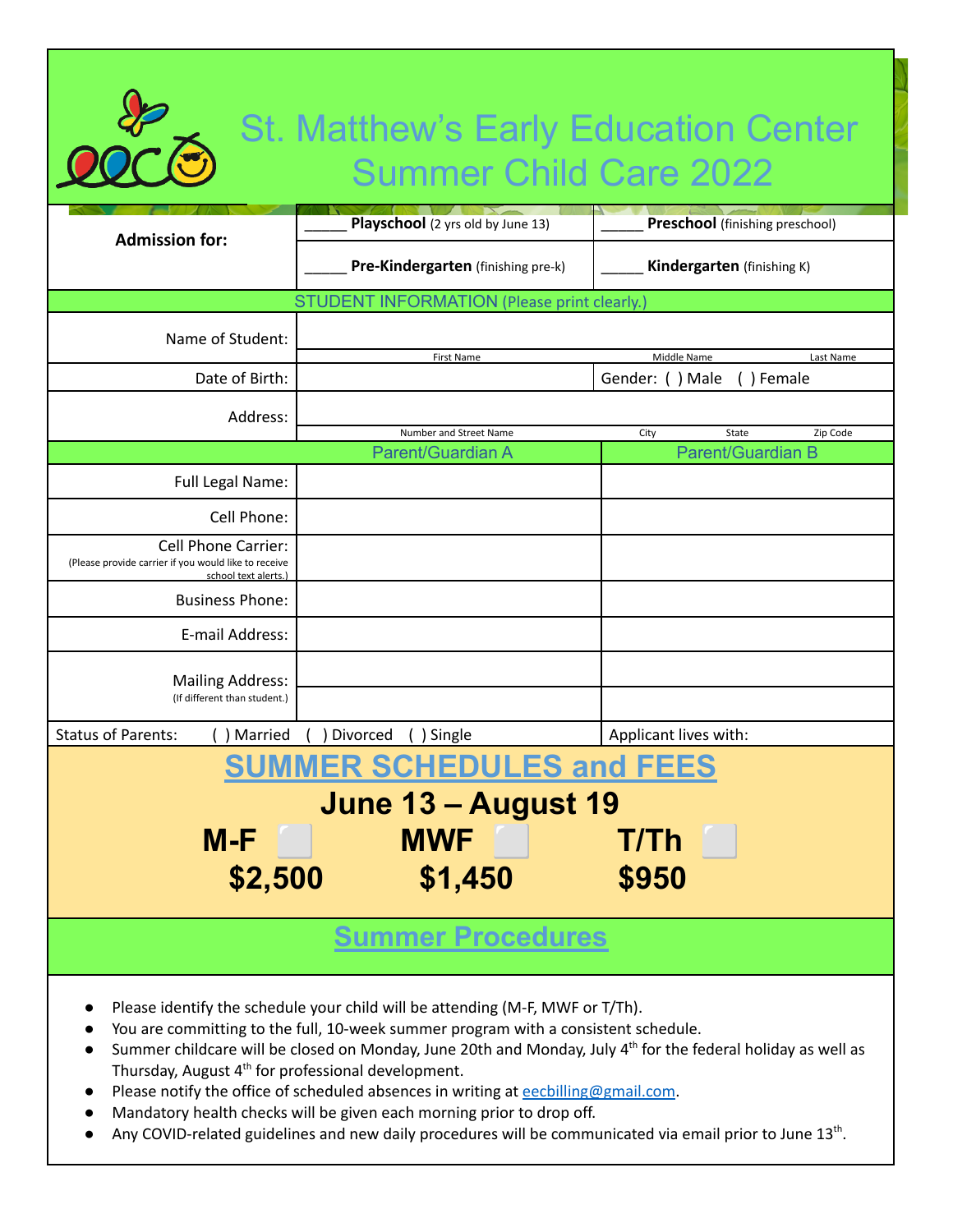| Does your child have any allergies, asthma, seizures, or chronic illness? () Yes () No<br>If yes, please identify the illness and provide documentation by June $10^{th}$ .<br>Are medications needed for this condition? () Yes () No<br>If yes, please provide Medication Authorization paperwork by June $10^{\text{th}}$<br>Does your child face any difficulties that may impact their learning or participation in the classroom environment?<br>(i.e.: speech, sight, auditory or physical challenges, or behavioral, emotional & social challenges.)<br>If yes, please explain below and provide the director with copies of an Individualized Family Service Plan (IFSP), an<br>Individualized Education Program (IEP), and a copy of the schedule of early intervention or special education services.<br><b>Prices &amp; Payments</b><br>As always, you have the option to miss camp, but there will be no adjustments to tuition. Prepaid tuition is<br>non-refundable.<br>Registration & deposit: A \$75 nonrefundable registration fee.<br><b>Summer Tuition</b><br>M-F: \$2,500<br>MWF: \$1,450<br>T/Th: \$950<br><b>GENERAL INFORMATION</b><br>1. A \$75 non-refundable registration fee.<br>Monthly tuition is due by June 10, July 1, and August 1. The total summer cost for your schedule will<br>2.<br>be broken down over three equal payments.<br>3. Credit Card payments will be accepted through MyProcare.com. Credit Card payments will include a<br>2.6% merchant fee.<br>A late fee of \$10 per day will be applied to payments not received by the designated due date.<br>4.<br>Your child will not be allowed to attend until tuition is paid.<br>5.<br>Childcare will be closed on June 20 <sup>th</sup> and July $4^{th}$ for the holiday and also August $4^{th}$ for professional<br>6.<br>development.<br><b>PARENT AGREEMENT</b><br>By signing below, I acknowledge that I have read and understood the above statements and accept the terms<br>for the Summer Session - 2022. | <b>Medical Information</b> |  |  |  |  |
|-----------------------------------------------------------------------------------------------------------------------------------------------------------------------------------------------------------------------------------------------------------------------------------------------------------------------------------------------------------------------------------------------------------------------------------------------------------------------------------------------------------------------------------------------------------------------------------------------------------------------------------------------------------------------------------------------------------------------------------------------------------------------------------------------------------------------------------------------------------------------------------------------------------------------------------------------------------------------------------------------------------------------------------------------------------------------------------------------------------------------------------------------------------------------------------------------------------------------------------------------------------------------------------------------------------------------------------------------------------------------------------------------------------------------------------------------------------------------------------------------------------------------------------------------------------------------------------------------------------------------------------------------------------------------------------------------------------------------------------------------------------------------------------------------------------------------------------------------------------------------------------------------------------------------------------------------------------------------------------------------------------------------|----------------------------|--|--|--|--|
|                                                                                                                                                                                                                                                                                                                                                                                                                                                                                                                                                                                                                                                                                                                                                                                                                                                                                                                                                                                                                                                                                                                                                                                                                                                                                                                                                                                                                                                                                                                                                                                                                                                                                                                                                                                                                                                                                                                                                                                                                       |                            |  |  |  |  |
|                                                                                                                                                                                                                                                                                                                                                                                                                                                                                                                                                                                                                                                                                                                                                                                                                                                                                                                                                                                                                                                                                                                                                                                                                                                                                                                                                                                                                                                                                                                                                                                                                                                                                                                                                                                                                                                                                                                                                                                                                       |                            |  |  |  |  |
|                                                                                                                                                                                                                                                                                                                                                                                                                                                                                                                                                                                                                                                                                                                                                                                                                                                                                                                                                                                                                                                                                                                                                                                                                                                                                                                                                                                                                                                                                                                                                                                                                                                                                                                                                                                                                                                                                                                                                                                                                       |                            |  |  |  |  |
|                                                                                                                                                                                                                                                                                                                                                                                                                                                                                                                                                                                                                                                                                                                                                                                                                                                                                                                                                                                                                                                                                                                                                                                                                                                                                                                                                                                                                                                                                                                                                                                                                                                                                                                                                                                                                                                                                                                                                                                                                       |                            |  |  |  |  |
|                                                                                                                                                                                                                                                                                                                                                                                                                                                                                                                                                                                                                                                                                                                                                                                                                                                                                                                                                                                                                                                                                                                                                                                                                                                                                                                                                                                                                                                                                                                                                                                                                                                                                                                                                                                                                                                                                                                                                                                                                       |                            |  |  |  |  |
|                                                                                                                                                                                                                                                                                                                                                                                                                                                                                                                                                                                                                                                                                                                                                                                                                                                                                                                                                                                                                                                                                                                                                                                                                                                                                                                                                                                                                                                                                                                                                                                                                                                                                                                                                                                                                                                                                                                                                                                                                       |                            |  |  |  |  |
|                                                                                                                                                                                                                                                                                                                                                                                                                                                                                                                                                                                                                                                                                                                                                                                                                                                                                                                                                                                                                                                                                                                                                                                                                                                                                                                                                                                                                                                                                                                                                                                                                                                                                                                                                                                                                                                                                                                                                                                                                       |                            |  |  |  |  |
|                                                                                                                                                                                                                                                                                                                                                                                                                                                                                                                                                                                                                                                                                                                                                                                                                                                                                                                                                                                                                                                                                                                                                                                                                                                                                                                                                                                                                                                                                                                                                                                                                                                                                                                                                                                                                                                                                                                                                                                                                       |                            |  |  |  |  |
|                                                                                                                                                                                                                                                                                                                                                                                                                                                                                                                                                                                                                                                                                                                                                                                                                                                                                                                                                                                                                                                                                                                                                                                                                                                                                                                                                                                                                                                                                                                                                                                                                                                                                                                                                                                                                                                                                                                                                                                                                       |                            |  |  |  |  |
|                                                                                                                                                                                                                                                                                                                                                                                                                                                                                                                                                                                                                                                                                                                                                                                                                                                                                                                                                                                                                                                                                                                                                                                                                                                                                                                                                                                                                                                                                                                                                                                                                                                                                                                                                                                                                                                                                                                                                                                                                       |                            |  |  |  |  |
|                                                                                                                                                                                                                                                                                                                                                                                                                                                                                                                                                                                                                                                                                                                                                                                                                                                                                                                                                                                                                                                                                                                                                                                                                                                                                                                                                                                                                                                                                                                                                                                                                                                                                                                                                                                                                                                                                                                                                                                                                       |                            |  |  |  |  |
|                                                                                                                                                                                                                                                                                                                                                                                                                                                                                                                                                                                                                                                                                                                                                                                                                                                                                                                                                                                                                                                                                                                                                                                                                                                                                                                                                                                                                                                                                                                                                                                                                                                                                                                                                                                                                                                                                                                                                                                                                       |                            |  |  |  |  |
|                                                                                                                                                                                                                                                                                                                                                                                                                                                                                                                                                                                                                                                                                                                                                                                                                                                                                                                                                                                                                                                                                                                                                                                                                                                                                                                                                                                                                                                                                                                                                                                                                                                                                                                                                                                                                                                                                                                                                                                                                       |                            |  |  |  |  |
|                                                                                                                                                                                                                                                                                                                                                                                                                                                                                                                                                                                                                                                                                                                                                                                                                                                                                                                                                                                                                                                                                                                                                                                                                                                                                                                                                                                                                                                                                                                                                                                                                                                                                                                                                                                                                                                                                                                                                                                                                       |                            |  |  |  |  |
|                                                                                                                                                                                                                                                                                                                                                                                                                                                                                                                                                                                                                                                                                                                                                                                                                                                                                                                                                                                                                                                                                                                                                                                                                                                                                                                                                                                                                                                                                                                                                                                                                                                                                                                                                                                                                                                                                                                                                                                                                       |                            |  |  |  |  |
|                                                                                                                                                                                                                                                                                                                                                                                                                                                                                                                                                                                                                                                                                                                                                                                                                                                                                                                                                                                                                                                                                                                                                                                                                                                                                                                                                                                                                                                                                                                                                                                                                                                                                                                                                                                                                                                                                                                                                                                                                       |                            |  |  |  |  |
|                                                                                                                                                                                                                                                                                                                                                                                                                                                                                                                                                                                                                                                                                                                                                                                                                                                                                                                                                                                                                                                                                                                                                                                                                                                                                                                                                                                                                                                                                                                                                                                                                                                                                                                                                                                                                                                                                                                                                                                                                       |                            |  |  |  |  |
|                                                                                                                                                                                                                                                                                                                                                                                                                                                                                                                                                                                                                                                                                                                                                                                                                                                                                                                                                                                                                                                                                                                                                                                                                                                                                                                                                                                                                                                                                                                                                                                                                                                                                                                                                                                                                                                                                                                                                                                                                       |                            |  |  |  |  |
|                                                                                                                                                                                                                                                                                                                                                                                                                                                                                                                                                                                                                                                                                                                                                                                                                                                                                                                                                                                                                                                                                                                                                                                                                                                                                                                                                                                                                                                                                                                                                                                                                                                                                                                                                                                                                                                                                                                                                                                                                       |                            |  |  |  |  |
|                                                                                                                                                                                                                                                                                                                                                                                                                                                                                                                                                                                                                                                                                                                                                                                                                                                                                                                                                                                                                                                                                                                                                                                                                                                                                                                                                                                                                                                                                                                                                                                                                                                                                                                                                                                                                                                                                                                                                                                                                       |                            |  |  |  |  |
|                                                                                                                                                                                                                                                                                                                                                                                                                                                                                                                                                                                                                                                                                                                                                                                                                                                                                                                                                                                                                                                                                                                                                                                                                                                                                                                                                                                                                                                                                                                                                                                                                                                                                                                                                                                                                                                                                                                                                                                                                       |                            |  |  |  |  |
| Signature of parent or guardian<br>Date                                                                                                                                                                                                                                                                                                                                                                                                                                                                                                                                                                                                                                                                                                                                                                                                                                                                                                                                                                                                                                                                                                                                                                                                                                                                                                                                                                                                                                                                                                                                                                                                                                                                                                                                                                                                                                                                                                                                                                               |                            |  |  |  |  |
|                                                                                                                                                                                                                                                                                                                                                                                                                                                                                                                                                                                                                                                                                                                                                                                                                                                                                                                                                                                                                                                                                                                                                                                                                                                                                                                                                                                                                                                                                                                                                                                                                                                                                                                                                                                                                                                                                                                                                                                                                       |                            |  |  |  |  |
|                                                                                                                                                                                                                                                                                                                                                                                                                                                                                                                                                                                                                                                                                                                                                                                                                                                                                                                                                                                                                                                                                                                                                                                                                                                                                                                                                                                                                                                                                                                                                                                                                                                                                                                                                                                                                                                                                                                                                                                                                       |                            |  |  |  |  |